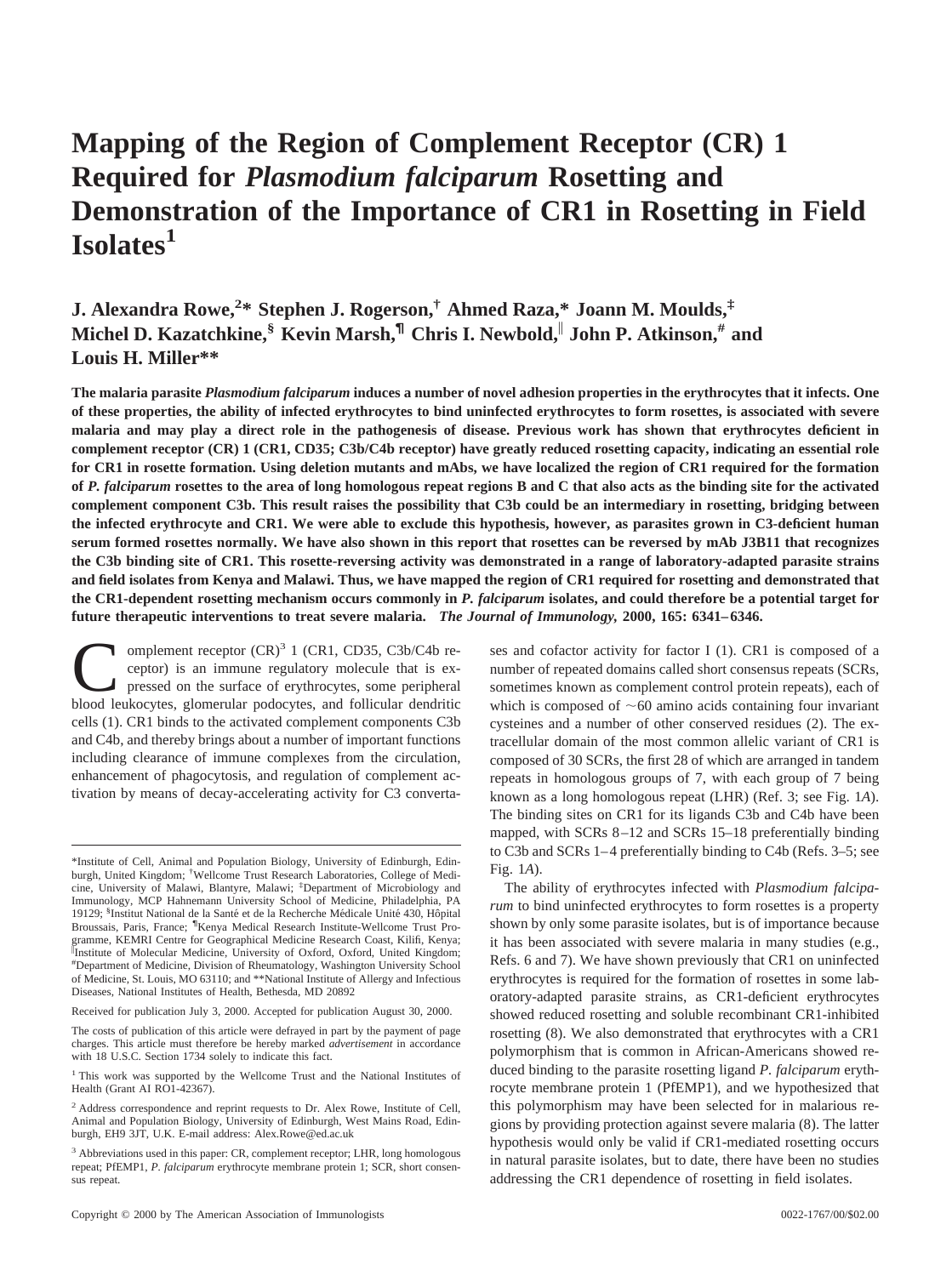This study set out to further characterize the role of CR1 in rosetting by identifying the region of CR1 required for interaction with infected erythrocytes and by determining the requirement for CR1 in the rosetting of *P. falciparum* field isolates.

# **Materials and Methods**

#### *Deletion mutants, Abs, and reagents*

The CR1 deletion mutants LHR-A, LHR-B, and LHR- $D^+$  were produced from culture supernatants of transiently transfected COS-7 cells as described previously (9–11). LHR-A comprises SCRs 1–7, LHR-B comprises SCRs  $8-14$ , and LHR-D<sup>+</sup> comprises SCRs 22–30 (Fig. 1*A*). The first three SCRs of LHR-C (SCRs 15–17) were expressed in *Pichia pastoris* (12) and C3b dimers were produced from human plasma C3 as described elsewhere (11). Soluble recombinant CR1 (13) and mAb YZ-1 were obtained from D. Fearon (University of Cambridge, Cambridge, U.K.). The CR1 mAbs J3B11, J8B10, and J3D3 were as described previously (14); 1B4, 3D9, 7G8, 9H3, and HB8592 were obtained from R. Taylor (University of Virginia School of Medicine, Charlottesville, VA); 1F11.G12, 3C6.D11, and 6B1.H12 were obtained from T Cell Sciences (Needham, MA); and E11 was purchased from Serotec (Oxford, U.K.). Additional amounts of mAb J3B11 were also obtained from J. Cohen (University of Reims, Reims, France). The CD36-specific mAb OKM5 was a gift from T. Mercolino (OrthoDiagnostic Systems, Raritan, NJ), isotype control mAbs were purchased from PharMingen (San Diego, CA) and rabbit Ig (X0936) and rabbit polyclonal Ab to human IgA/G/M (A1090) were purchased from Dako (Carpinteria, CA).

#### *Parasites and parasite culture*

The *P. falciparum-*rosetting laboratory strains used were clone R29 (15), clone  $PAR<sup>+</sup>$  (16), and lines TM180 and TM284 (17). Rosetting in these parasite strains is 40–80% of infected erythrocytes in rosettes and is stable within a given cycle, but varies from one cycle to the next. Parasites were cultured in group O human erythrocytes in RPMI 1640 medium with sodium bicarbonate (Life Technologies, Rockville, MD) supplemented with 2 mM L-glutamine, 25 mM HEPES, 20 mM D-glucose, 25  $\mu$ g/ml gentamicin, and 10% normal human serum (pooled from at least four donors), and gassed with a mixture of 96% nitrogen, 3% carbon dioxide, and 1% oxygen. Parasites were selected once a week by sedimentation in gelatin to maintain the rosetting phenotype (18) and were synchronized once a week by sorbitol lysis (19). Field isolates from malaria patients in Kenya and Malawi were collected as described previously (7) and cultured in supplemented RPMI 1640 as above except that 10% pooled human AB serum was used to avoid ABO incompatibility. Isolates were grown for at least 16 h in vitro and maturity assessed by Giemsa-stained thin films. Only those isolates in which the majority of parasites matured into pigmented trophozoites and had a rosette frequency of  $>10\%$  infected erythrocytes in rosettes were used in Kenya and of >5% infected erythrocytes in rosettes were used in Malawi.

#### *Rosette reversal by CR1 deletion mutants*

Parasitised cells were stained with 20  $\mu$ g/ml ethidium bromide for 5 min at 37°C, washed twice with incomplete RPMI 1640 (supplemented as above but without serum), and resuspended at 4% hematocrit in binding medium (RPMI 1640 medium without sodium bicarbonate, supplemented as above but with 10% pooled human serum that had been heat-inactivated at 56°C for 30 min). Ten microliters of each LHR CR1 deletion mutant was added to a 10- $\mu$ l aliquot of culture suspension to give a final concentration of 50  $\mu$ g/ml deletion mutant (~1  $\mu$ M) and then incubated for 1 h at 37°C and assessed for rosetting as described below. The negative control culture was incubated with 10  $\mu$ l of COS-7 cell culture supernatant from mock-transfected cells, and the positive control culture was incubated with 50  $\mu$ g/ml soluble CR1 ( $\sim$ 250 nM), which had been shown previously to cause 50% inhibition of rosetting in clone R29 (8). SCRs 15–17 were tested at 50  $\mu$ g/ml and 500  $\mu$ g/ml as described above, and rosetting was compared with a control culture with no added recombinant protein.

#### *Assessment of rosetting*

Ten microliters of culture suspension, prestained with ethidium bromide as described above, was placed on a clean glass slide and covered with a  $22$ -mm  $\times$  22-mm coverslip. Slides were blinded before counting and then were viewed on an epifluorescence microscope using a combination of fluorescence and bright field. The illumination was adjusted so that both ethidium bromide-stained infected erythrocytes and unstained uninfected erythrocytes could be viewed simultaneously. At least 200 infected cells were counted and assessed for rosetting, with the binding of two or more uninfected erythrocytes constituting a rosette. The rosette frequency is the percentage of mature (pigmented trophozoite) infected erythrocytes forming rosettes.

# *Rosette reversal by CR1 mAbs*

Parasite cultures were stained with 20  $\mu$ g/ml ethidium bromide as described above and resuspended in binding medium at 2% hematocrit. mAbs were added to  $20-\mu l$  aliquots of culture suspension to give a final concentration of 1  $\mu$ g/ml and 10  $\mu$ g/ml and were incubated at 37°C for 30 min before assessment of rosetting. Isotype controls were tested at the same concentration. mAb J3B11 was also tested at 0.1  $\mu$ g/ml, 0.5  $\mu$ g/ml and 100  $\mu$ g/ml.

#### *Inhibition of rosette reformation by mAbs J3B11, 1B4, and 3D9*

The mAbs were added to 100- $\mu$ l aliquots of R29 culture suspension at 2% hematocrit to give a final concentration of 1  $\mu$ g/ml; then rosettes were mechanically disrupted by passing the suspension 10 times through a 26 gauge needle (17). A negative control culture with no additive and a culture with  $1 \mu g/ml$  IgG1 isotype control were treated in the same way. The cultures were incubated at 37°C for 1 h to allow rosettes to reform, then assessed for rosetting as described above.

#### *Inhibition of rosette reformation by C3b dimers*

C3b dimers were added to culture suspension at 2% hematocrit to give a final concentration of 100, 10, and 1  $\mu$ g/ml, then mechanically disrupted, incubated, and assessed for rosetting as above.

# *Rosetting in C3-deficient serum*

Serum from a patient genetically deficient in C3 was obtained from Mark Walport (Imperial College, London, U.K.). Parasites were grown for one full cycle (from mature trophozoite stage through to mature trophozoite stage in the next cycle) in complete RPMI 1640 containing 10% C3-deficient serum or 10% normal human serum, and rosetting was assessed as described above.

### *Rosette reversal by mAbs and polyclonal Abs in laboratory strains and field isolates*

J3B11 and an isotype control were tested at  $1 \mu g/ml$ , and rosetting was compared with that in a control culture with no added Ab. The CD36 mAb OKM5 and an isotype control were tested at 10  $\mu$ g/ml, a concentration shown previously to abolish rosetting in the parasite line Malayan Camp (20). The rabbit polyclonal Abs to human IgA/IgG/IgM were tested at 1/50 dilution and compared with rosetting in the presence of an equivalent concentration of Ig derived from normal rabbit serum (1/100 dilution). The latter control was not available for the testing of Kenyan field isolates. All incubations with Ab were for 30 min at 37°C, and assessment of rosetting was as described above. Malawi experiments were conducted by S.J.R., who was supplied with blinded J3B11 and IgG1 isotype control.

# **Results**

# *Rosette reversal by CR1 deletion mutants*

To localize the region of CR1 required for *P. falciparum* rosetting, we tested the ability of soluble CR1 deletion mutants (Fig. 1*A*) to reverse rosettes with parasite clone R29. A soluble CR1 recombinant protein consisting of the entire extracellular domain of CR1 reversed rosetting (Fig. 1*B*), as had been shown previously (8), and a deletion mutant consisting of LHR-B also reversed rosetting to  $\sim$  50% of the control value (Fig. 1*B*, control mean rosette frequency, 46.5% (SE, 1.4); LHR-B mean rosette frequency, 24.0% (SE, 1.8),  $p < 0.001$ , Student's *t* test). No statistically significant reversal of rosetting was seen with LHR-A or LHR-D<sup>+</sup> (Fig. 1*B*). The entire domain of LHR-C was not tested, however, we did test a recombinant protein comprising the first three SCRs of LHR-C (SCRs 15–17). This region includes the C3b binding site and is virtually identical (three-amino acid differences) to the first three SCRs of LHR-B (SCRs 8–10). The recombinant protein SCRs 15–17 also significantly reversed rosetting compared with the control culture (Fig. 1*C*, control mean rosette frequency, 60.1% (SE, 2.7); SCRs  $15-17$  (500  $\mu$ g/ml) mean rosette frequency, 36% (SE, 5.6),  $p < 0.01$  Student's *t* test; SCRs 15–17 (50  $\mu$ g/ml) mean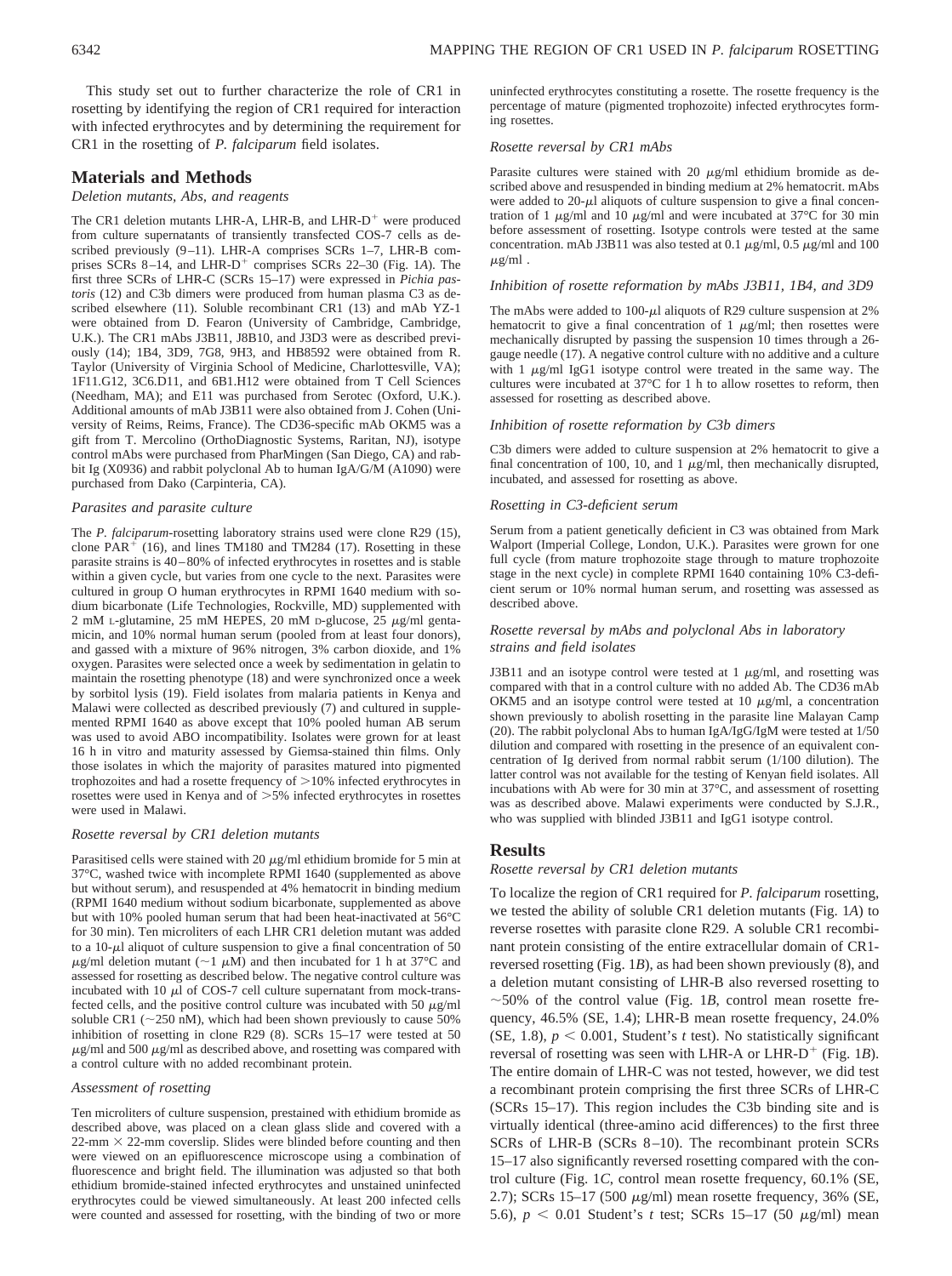

**FIGURE 1.** Reversal of *P. falciparum* rosetting by CR1 deletion mutants. *A*, A schematic diagram of the commonest allelic variant of CR1 showing the positions of the deletion mutants. Each SCR domain is represented by a circle, and the arrangement of SCRs in homologous groups of seven to form LHRs is shown. TM is the transmembrane region, CYT is the cytoplasmic tail, and the preferential binding sites for C3b and C4b are indicated by dark stippled boxes. The epitopes recognized by the CR1 mAb J3B11 (SCRs 3, 10, and 17) are indicated by arrowheads. *B*, Rosette reversal by 50  $\mu$ g/ml CR1 deletion mutants and soluble CR1 in parasite clone R29. The control culture was incubated with culture supernatant from mock-transfected COS-7 cells. *C*, Rosette reversal by SCRs 15–17 (50 and 500  $\mu\mathrm{g/mL}$  and soluble CR1 (50  $\mu\mathrm{g/mL}$  ). The control was a culture with no added recombinant protein. The values given are means and SE of rosette frequency from four independent experiments in both *B* and *C*. Values that are statistically significantly different from the control value using Student's *t* test are asterisked (\*,  $p < 0.05$ ; \*\*,  $p < 0.01$ ; \*\*\*,  $p < 0.001$ ).

rosette frequency, 39.0% (SE, 7.5),  $p < 0.05$ , Student's *t* test). These data suggest that the region of CR1 that interacts with infected erythrocytes to form rosettes is in LHR-B and LHR-C and includes the first three SCRs of LHR-C (the C3b binding site). On a molar basis, the full-length soluble CR1 reversed rosettes more effectively than LHR-B and SCRs 15–17, presumably reflecting

the presence of multiple C3b binding sites in the full-length protein.

# *Rosette reversal by mAbs to CR1*

Further elucidation of the region of CR1 required for *P. falciparum* rosetting came from studies of rosette reversal by mAbs to CR1. The epitopes recognized by the various mAbs have been mapped to particular SCRs within CR1 (Table I; data from Ref. 9). Most of the mAbs bind at several locations due to the repetitive nature of CR1. In most cases, it is not known whether the mAbs that group together have identical activities, because the fine specificity of their epitopes has not been determined; therefore, all mAbs in Table I were tested independently. Each Ab was tested at 1 and 10  $\mu$ g/ml for its ability to reverse rosetting in clone R29 and compared with isotype control mAbs and control cultures with no added Ab. J3B11 was the only mAb to reverse rosetting (Table I), giving maximum reversal at  $1 \mu g/ml$  (Fig. 2A, control mean rosette frequency, 55.5% (SE, 6.7), J3B11 (1  $\mu$ g/ml) mean rosette frequency, 20.4% (SE, 4.6),  $p < 0.01$ , Student's *t* test). Higher concentrations of J3B11 (10 and 100  $\mu$ g/ml) caused microscopic agglutination of erythrocytes in some experiments; therefore, rosette reversal at these concentrations was not studied further. Agglutination was not seen with any other Ab or reagent tested in this study. The epitope recognized by J3B11 has been mapped to SCRs 3, 10, and 17 (Fig. 1*A*), and this mAb is known to inhibit the rosetting of C3b-coated erythrocytes to CR1 on lymphocytes (14). Two other mAbs, 1B4 and 3D9, also map to the C3b binding site on CR1 (9) and block C3b-mediated rosetting (21). We considered the possibility that these mAbs may have been ineffective at reversing rosettes due to a lower affinity for CR1 than J3B11, or due to their epitopes being masked when infected erythrocytes are bound to CR1 in rosettes. We therefore conducted an alternative assay in which rosettes were mechanically disrupted in the presence of the mAbs to allow access of the Ab to CR1 and then assessed inhibition of the reformation of rosettes (the rosettes reform spontaneously after such mechanical disruption). It was found that mAbs 1B4 and 3D9 gave similar rates of inhibition to J3B11 when tested for their ability to inhibit rosette reformation after rosettes had been mechanically disrupted (Fig. 2*B*). The differences between the activities of these Abs may therefore reflect the precise epitope recognized by each mAb (the fine specificity of their epitopes is not known, and it is unknown whether these mAbs cross-inhibit each other) or may simply reflect differing affinities for CR1. In a single experiment, the other mAbs in Table I were also assessed for their ability to inhibit rosette reformation in clone R29. No inhibition was seen with any of the other mAbs.

#### *Inhibition of rosette reformation by C3b dimers*

Because the inhibition of the rosette reformation assay appeared to be more sensitive than the rosette reversal assay, we used the former to examine the ability of C3b dimers to inhibit rosette reformation in clone R29. Consistent with the other data, rosetting

Table I. *Epitopes of CR1 mAbs<sup>a</sup> and their effect on rosetting in parasite clone R29*

| mAb                                                                                          | Epitope (SCR no.)                                                                                    | Rosette Reversal <sup>b</sup>                     |
|----------------------------------------------------------------------------------------------|------------------------------------------------------------------------------------------------------|---------------------------------------------------|
| 1B4, 3D9, J3B11<br>J8B10, J3D3, 7G9, 9H3, YZ1<br>E11, HB8592<br>1F11.G12<br>3C6.D11, 6B1.H12 | 3, 10, 17<br>$5-7, 12-14, 19-21$<br>$5-7$ , $12-14$ , $19-21$ , $26-28$<br>$5-7, 12-14$<br>$22 - 30$ | Yes $(J3B11)$<br>No<br>No<br>No<br>N <sub>0</sub> |
|                                                                                              |                                                                                                      |                                                   |

*<sup>a</sup>* Data from Ref. 9.

*b* mAbs were tested at 1 and 10  $\mu$ g/ml for their ability to reverse rosetting (see text for details). Each mAb was tested in at least three independent experiments.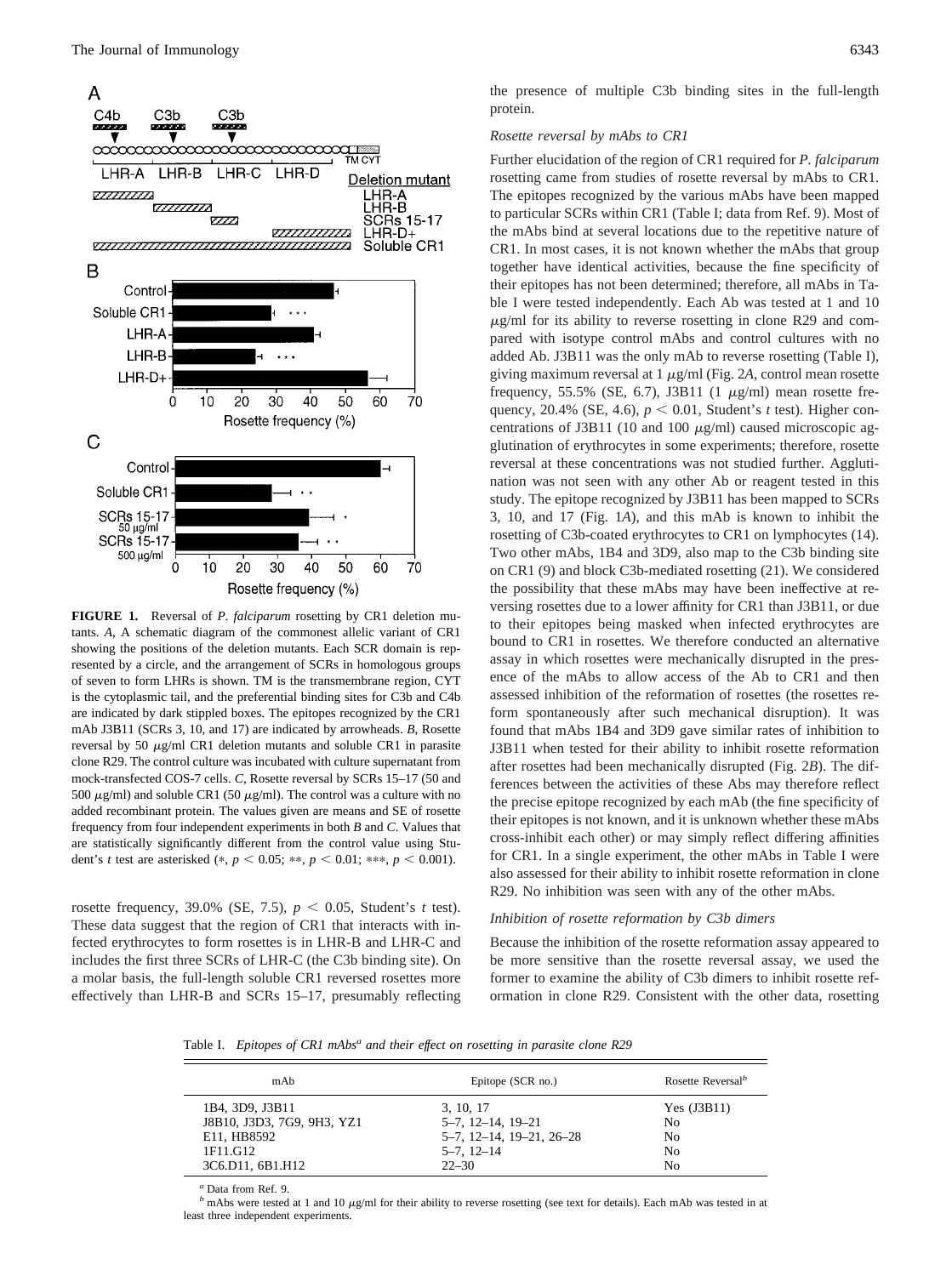

**FIGURE 2.** Reversal and inhibition of *P. falciparum* rosetting by CR1 mAbs. A, Rosette reversal by 1, 0.5, and 0.1  $\mu$ g/ml mAb J3B11 in parasite clone R29. Values shown are mean rosette frequency and SE from four independent experiments. *B*, Inhibition of rosette reformation in clone R29 by 1  $\mu$  g/ml mAbs 1B4, 3D9, and J3B11. Rosettes were mechanically disrupted and then allowed to reform in the presence of Ab. The values shown are the mean rosette frequency and SE from three independent experiments. For both *A* and *B*, control is a culture with no added Ab and IgG1 is an isotype control mAb at  $1 \mu g/ml$ . Values that are statistically significantly different to the no Ab control value using Student's *t* test are asterisked (\*\*,  $p < 0.01$ ; \*\*\*,  $p < 0.001$ ).

was inhibited by  $\sim$  50% in the presence of 100  $\mu$ g/ml ( $\sim$ 300 nM) of C3b dimer (Fig. 3). Taken together, the results from the deletion mutants, the mAbs, and the C3b dimers all indicate that the region of CR1 required for *P. falciparum* rosetting maps to the C3b binding site in LHR-B and LHR-C, and particularly involves SCRs 10 and 17.

# *Requirement for C3b in rosetting*

One interpretation of the above data is that rosetting might occur by C3b bridging between the infected erythrocyte and CR1. To examine this hypothesis, we grew parasites R29, TM180, and  $PAR<sup>+</sup>$  in complete RPMI 1640 containing 10% C3-deficient se-



**FIGURE 3.** Inhibition of *P. falciparum* rosetting by C3b dimers. Rosettes were mechanically disrupted and then allowed to reform in the presence of 1, 10, and 100  $\mu$ g/ml of C3b dimers. The values shown are the mean rosette frequency and SE from three independent experiments with clone R29. Control is a culture with no additive. Values that are statistically significantly different to the control value using Student's *t* test are asterisked (\*,  $p < 0.05$ ; \*\*,  $p < 0.01$ ).

rum and compared rosetting to control cultures in RPMI 1640 with 10% normal human serum. Parasites in C3-deficient serum invaded erythrocytes as efficiently as the control cultures (data not shown) and were morphologically normal. Rosetting in C3-deficient serum was the same as that seen in the control cultures (Table II), indicating that C3b is not required for *P. falciparum* rosetting.

# *The role of CR1 in rosetting in other laboratory strains and field isolates*

The above experiments with parasite clone R29 show that approximately half to two-thirds of the rosettes are inhibited by CR1 mAbs and deletion mutants. Clearly other erythrocyte molecules may also contribute to rosetting in this parasite, and other candidate receptors that have been identified include CD36 (20), ABO blood group oligosaccharides (17), and heparan sulfate-like molecules (22). Serum factors such as Igs in normal human serum also play a role in rosetting in some parasite lines (23–25), possibly by stabilizing the interaction between the infected and uninfected erythrocytes (25). The extent to which these various rosetting mechanisms operate in different parasite isolates is not well understood. Therefore, we set out to study the role of CR1-mediated rosetting in a range of laboratory strains and natural parasite populations. We tested the ability of the CR1 mAb J3B11 to reverse rosettes in various isolates, and, in some experiments, we also studied the effect of mAb OKM5 that reverses CD36-mediated rosetting (20) and the effect of a rabbit polyclonal antihuman Ig reagent. In three of four laboratory strains (including R29), rosettes were reversed by J3B11, none were reversed by the CD36 mAb OKM5, and three of four were reversed by the anti-Ig Abs (Fig.  $4A$ ), including clone  $PAR^+$  which has been shown previously to be highly dependent on IgM for the formation of rosettes (23, 24). In 14 of 15 Kenyan field isolates, rosetting was reduced to  $\leq 75\%$  of the control value in the presence of J3B11, and in several of these isolates rosetting was virtually abolished (Fig. 4*B*). The antihuman IgA/IgG/IgM polyclonal Ab also reversed rosetting in many of these isolates, although to a lesser extent than J3B11 (Fig. 4*B*). No rosette reversal occurred with the CD36 mAb, confirming that CD36 only rarely plays a role in rosetting (26). In the Malawi isolates, in 5 of 10 isolates, rosettes were reversed by J3B11 (other Abs not tested) (Fig. 4*B*). These data show that CR1 is important in rosetting in the majority of field isolates and confirm that Igs also have a role to play in many isolates.

# **Discussion**

In this report, we have further characterized the interaction between *P. falciparum-*infected erythrocytes and CR1 on uninfected erythrocytes that leads to the formation of rosettes. Taken together, the results from the deletion mutants, the mAbs, and the C3b dimers all indicate that the region of CR1 required for rosetting with parasite clone R29 maps to the C3b binding site of CR1 in LHR-B and LHR-C, and particularly involves SCRs 10 and 17. These results raise the interesting question of whether the activated complement component C3b could be involved in the formation of

Table II. *Rosetting in C3-deficient human serum*

| Parasite        | Normal Human Serum (%) | C3-Deficient Serum (%) |
|-----------------|------------------------|------------------------|
| R <sub>29</sub> | 73 <sup>a</sup>        | 70                     |
| TM180           | 61                     | 61                     |
| $PAR +$         | 44                     | 50                     |

*<sup>a</sup>* Percentage of mature infected erythrocytes in rosettes. Values are from a single experiment.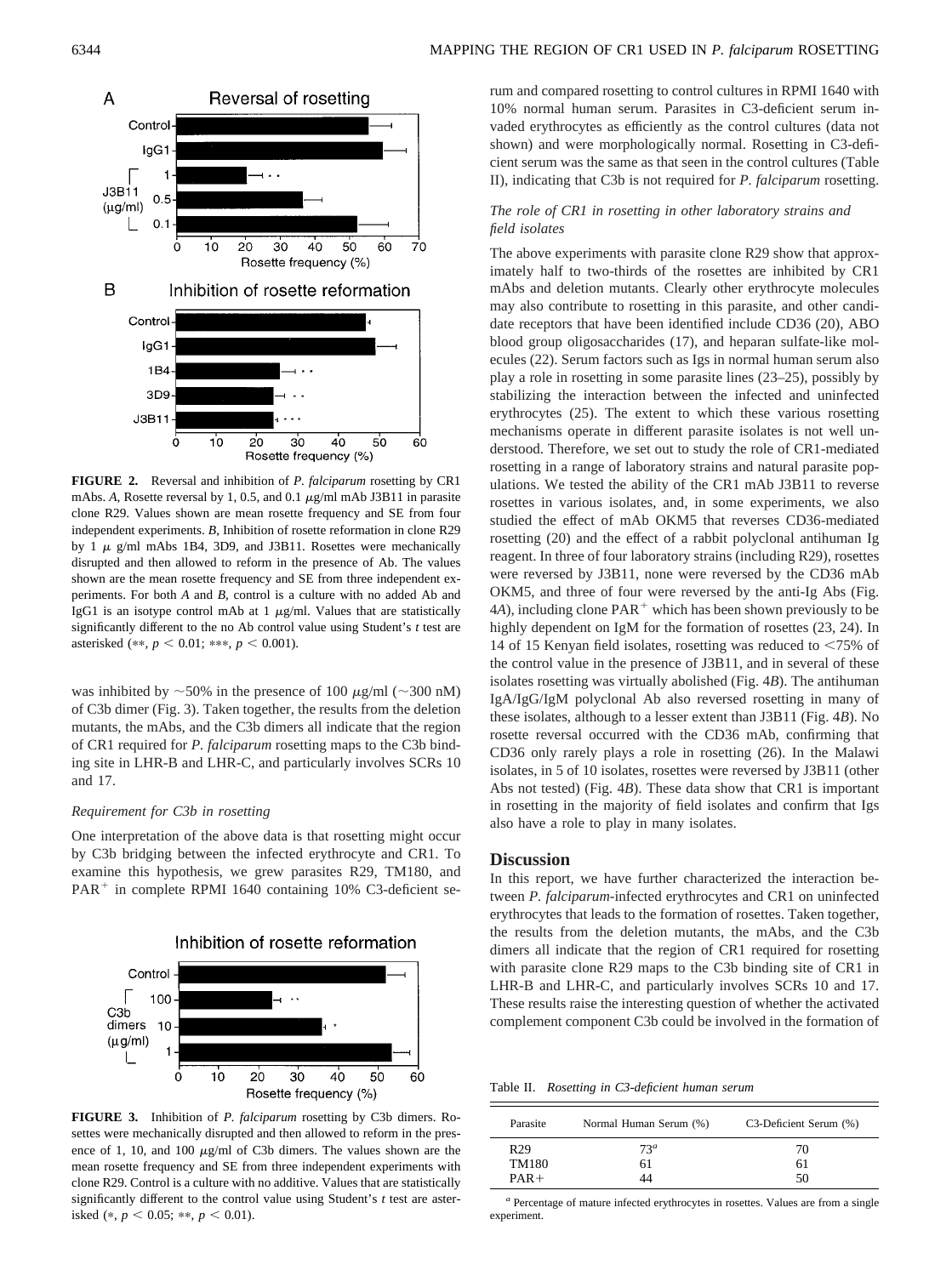

**FIGURE 4.** Reversal of *P. falciparum* rosetting by the CR1 mAb J3B11 in laboratory strains and field isolates. *A*, Rosette reversal by J3B11 (1  $\mu$ g/ml), OKM5 (anti-CD36 mAb, 10  $\mu$ g/ml), and antihuman IgA/IgG/IgM (rabbit polyclonal Ab,  $1/50$  dilution) in parasite clones R29 and PAR<sup>+</sup> and lines TM180 and TM284. Rosetting is shown as the percentage of a control culture with no added Ab, and the values represent the means of at least three experiments. IgG1-1 is an isotype control at  $1 \mu g/ml$ , IgG1-10 is an isotype control at 10  $\mu$ g/ml, and rabbit Ig is nonimmune rabbit Ig at 1/100 dilution. *B*, Rosette reversal by J3B11 (1  $\mu$ g/ml), OKM5 (10  $\mu$ g/ml), antihuman IgA/IgG/IgM (1/50 dilution), and controls (as above) in field isolates from malaria patients in Kilifi, Kenya. Values are from a single experiment, because the majority of field isolates will not grow in continuous culture to allow repeated experiments. *C*, Rosette reversal by J3B11 and IgG1 isotype control at 1  $\mu$ g/ml in field isolates from malaria patients in Blantyre, Malawi. Values are from a single experiment.

*P. falciparum* rosettes. It has been shown previously that the parasite-rosetting ligand in the R29 clone is a member of the PfEMP1 family (8), a parasite protein that is expressed on the surface of infected erythrocytes. Heterologous expression in COS-7 cells of the N-terminal domain of the PfEMP1 variant from clone R29 was shown to mediate binding to erythrocytes in a CR1-dependent fashion (8). The above mapping data suggest either that by coincidence PfEMP1 binds to the same region of CR1 as C3b, or, alternatively, that the binding of infected erythrocytes to CR1 occurs via C3b "bridging" between PfEMP1 and CR1. Two papers in the literature suggest that C3b is found on the surface of infected erythrocytes grown in vitro in nonimmune human serum (27, 28), although there is nothing in these reports to suggest that this phenomenon is linked to rosetting. Many pathogenic microorganisms are known to manipulate the host's complement system for their own ends and to use the host's complement receptors to facilitate adhesion and invasion of tissues (reviewed in Refs. 29 and 30). For example, *Leishmania major* (31, 32), *Legionella pneumophilia* (33), *Mycobacterium leprae* (34), and *Mycobacterium tuberculosis* (35) all activate complement and become coated with C3b or its derivatives, and then enter host macrophages via CR1 or CR3. Other pathogens express surface ligands that bind directly to complement control proteins, such as the Dr-like Ags of *Escherichia coli* that adhere to decay-accelerating factor (36), and measles virus hemagglutinin that binds to CD46 (37). To determine which of these strategies has been adopted by *P. falciparum*, we studied the requirement for C3b in rosetting by growing parasites in medium containing C3-deficient human serum. In three parasite lines, rosetting in the C3-deficient serum was indistinguishable from that in normal serum, indicating that C3b is not required for the formation of rosettes and suggesting that PfEMP1 binds directly to CR1 and acts as a C3b mimetic. There is no apparent sequence homology between PfEMP1 and C3b; however, PfEMP1 does contain regions with a preponderance of acidic amino acids, which have been shown to be crucial in the interaction between C3b and CR1 (38). Additional experiments are underway to localize more precisely the region of PfEMP1 that interacts with CR1 and to determine whether such a region is well-conserved among different rosetting parasite isolates.

Our results also confirm the reports of others (23–25) that Igs found in normal human serum are required for rosetting, as rosetting was inhibited by polyclonal Abs to human Igs in 3 of 4 laboratory strains and 11 of 15 field isolates. It is unclear whether the requirement for Ig is linked in any way to the CR1-dependent rosetting mechanism. One hypothesis that would combine the two phenomena is that binding of a natural Ab to the surface of infected erythrocytes (possibly to PfEMP1) leads to complement activation and the deposition of C3b on the infected erythrocyte surface, which then contributes to rosetting by binding to CR1. However, as described above, in this report we have excluded a role for C3b in rosetting, and current data also indicate that Ig of defined specificity is not involved in the rosette-enhancing effect. In one report, two different monoclonal IgM preparations derived from patients with Waldenström's macroglobulinemia were able to support rosetting (23), suggesting that the effect of Ig is not due to recognition of a particular Ag, but occurs through a nonspecific aggregating effect.

Despite the apparent heterogeneity in rosetting mechanisms described to date (8, 17, 20, 22, 23–25), the data described in this report indicate a CR1-dependent mechanism of rosetting that occurs commonly and could, therefore, be a target for rosette-reversing therapies to treat severe malaria. The mapping studies, however, indicate that the region of CR1 required for rosetting includes the C3b binding site, and the only effective rosette reversing mAb, J3B11, is known to inhibit binding of C3b to CR1 (14). Therefore, although interventions aimed at inhibiting CR1-dependent rosetting may be feasible, they could have the dual effect of interfering with other CR1 functions such as phagocytosis and clearance of immune complexes (1). Due to the intricate host-parasite interactions seen in malaria infection, such intervention could have harmful as well as beneficial effects and clearly should not be embarked upon without considerable forethought and further research.

#### **Acknowledgments**

We are grateful to Dennis Hourcade for helpful discussions and to Doug Fearon, Ron Taylor, Jacques Cohen, and Mark Walport for Abs and reagents. This article is published with the permission of the Director of Kenya Medical Research Institute.

#### **References**

- 1. Ahearn, J. M., and D. T. Fearon. 1989. Structure and function of the complement receptors, CR1 (CD35) and CR2 (CD21). *Adv. Immunol. 46:183.*
- 2. Hourcade, D., V. M. Holers, and J. P. Atkinson. 1989. The regulators of complement activation (RCA) gene cluster. *Adv. Immunol. 45:381.*
- 3. Klickstein, L. B., T. J. Bartow, V. Miletic, L. D. Rabson, J. A. Smith, and D. T. Fearon. 1988. Identification of distinct C3b and C4b recognition sites in the human C3b/C4b receptor (CR1, CD35) by deletion mutagenesis. *J. Exp. Med. 168:1699.*